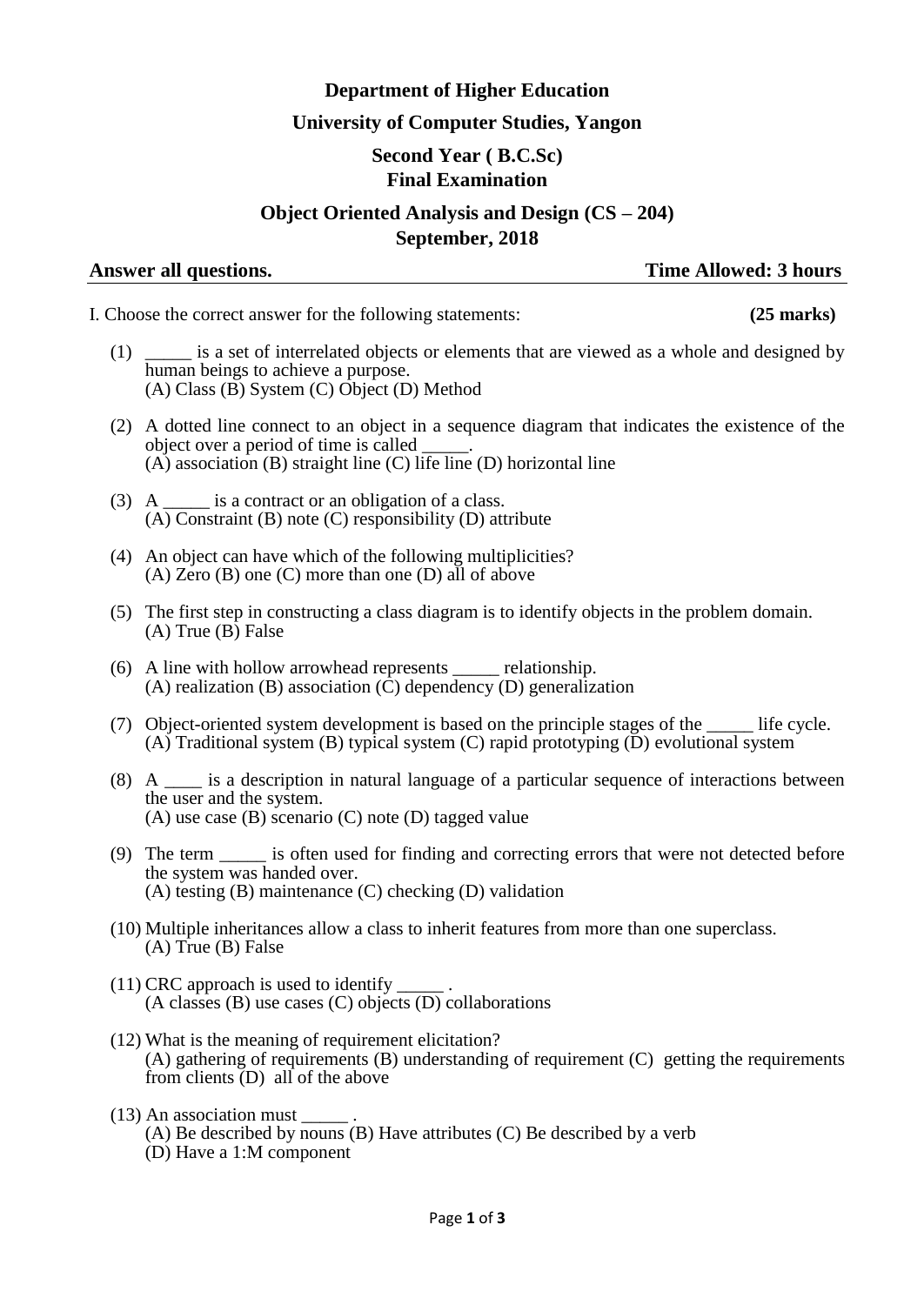- (14) Super class represents \_\_\_\_\_ abstractions. (A) generalized (B) specialization abstractions (C) Both (D) None of the mentioned
- (15) What is the other name for Encapsulation? (A) Aggregation (B) Interface management (C) Polymorphism (D) Information hiding
- $(16)$  A data dictionary provides a central store of data about  $\qquad \qquad$ . (A) Class (B) Object (C) Data (D) Database
- (17) \_\_\_\_\_ is one of the most important activities in the system development process.  $(A)$  Testing  $(B)$  Modeling  $(\tilde{C})$  Implementation  $(D)$  Requirement Engineering
- (18) An interaction diagram that emphasizes the time-ordering of messages is called as \_\_\_\_ diagram. (A) State (B) Collaboration (C) Activity (D) Sequence
- (19) To represent a generalization relationship, what phrase is best to use? (A) 'Is a kind of' (B) 'Is a part of' (C) 'Is a replica of' (D) 'Is composed of'
- (20) Attribute may be identified from \_\_\_\_\_\_ phrases in the problem description. (A) Noun (B) verb (C) pro-noun  $\overline{(D)}$  adjective
- (21) A state diagram only ever describes the behavior of a single \_\_\_\_\_. (A) class  $(\overline{B})$  attribute  $(C)$  operation  $(D)$  function
- (22) Sequence and collaboration diagrams are called \_\_\_\_\_. (A) use case diagram (B) state chart diagram (C) object diagram (D) interaction diagram
- (23) \_\_\_\_\_ is the final stage of the system life cycle, where errors are corrected and minor modifications carried out. (A) Maintenance (B) Checking (C) Testing (D) Correcting
- (24) In a sequence diagram, the activation can be represented by drawing a narrow vertical rectangle over the \_\_\_\_\_ lifeline. (A) class's (B) object's (C) message's (D) function's
- (25) Requirement \_\_\_\_\_ may be used as a vehicle for communication between developers, users and other stakeholders. (A) Validation (B) elicitation (C) specification (D) analysis
- II (a) What are the main benefits of the system life cycle? **(5 marks)**
	- (b) Identify some of the classes that you would expect to find in each of the following system.

**(5 marks)**

- **-** a system for a library
- a system to manage hotel booking
- **-** a mail-order clothes system
- an airline booking system
- a system for an X-ray clinic
- (c) Describe the stages in building a class diagram. **(5 marks)**
- III (a) Draw diagrams to link the following classes using aggregation, inheritance and multiplicity where appropriate. **(15marks) (15marks)** 
	- Museum, Friend, Staff, Curator, Guide, Administrator, Room, Exhibition, Item
	- Payment, Customer, Order, Order Line, Product, Standing Order, Exception Order, Promotion Order
	- Meal, Drink, Food, Soft Drink, Alcoholic Drink, Starter, Main Course, Dessert